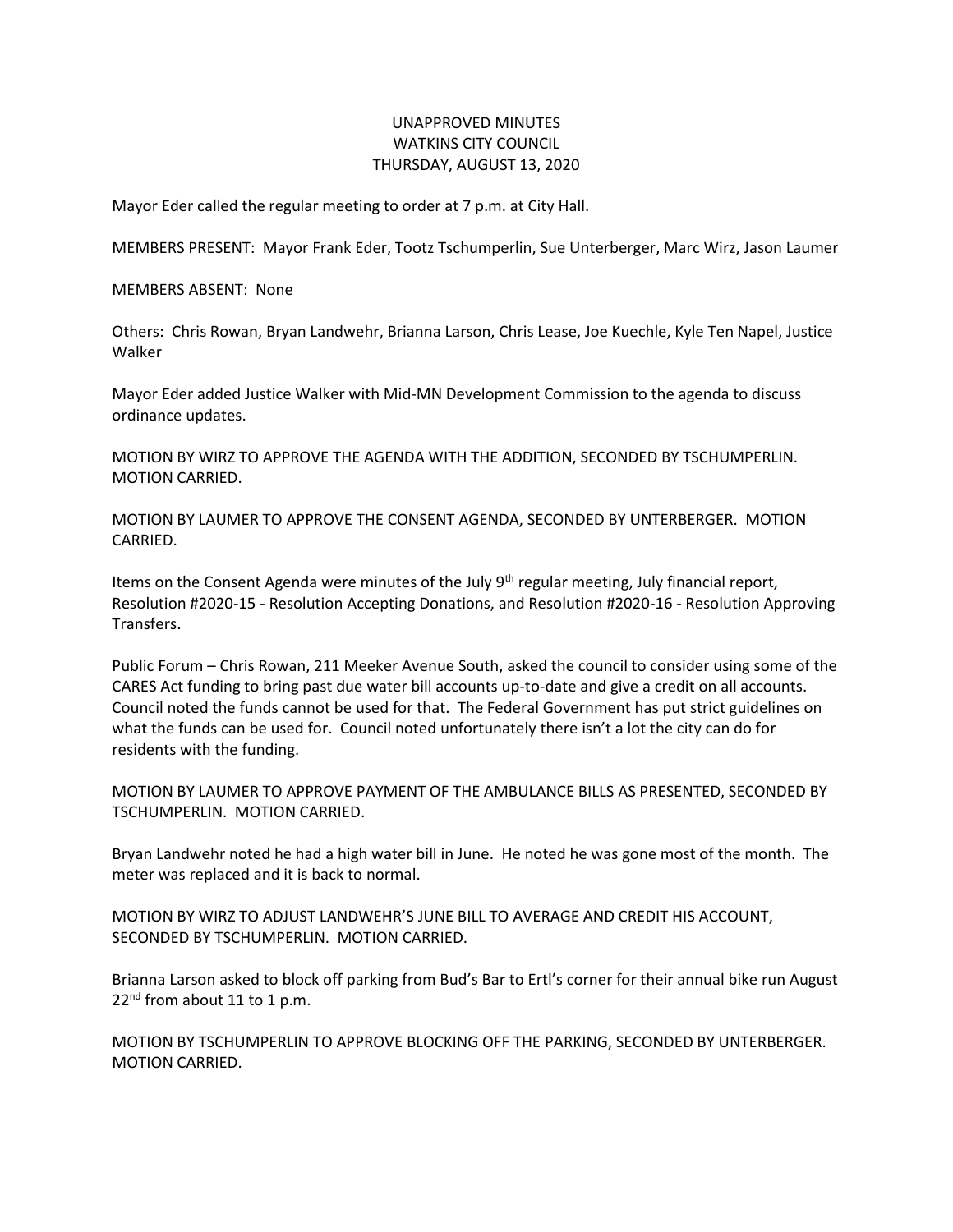Chris Lease from the Red Goat Bar and Grill asked for approval to shut down Central Avenue from Second Street North to First Street for their annual Pub Crawl October 24<sup>th</sup> from 6 p.m. to 2 a.m. Chris noted this has been going well and getting better each year.

MOTION BY WIRZ TO CLOSE DOWN CENTRAL AVENUE FROM SECOND STREET NORTH TO FIRST STREET OCTOBER 24TH FROM 6 P.M. TO 2 A.M., SECONDED BY UNTERBERGER. MOTION CARRIED.

Joe Kuechle presented a survey for the two acres he is buying from the EDA. The property is part of Outlot A in Donnay's Glenshire Estates  $1<sup>st</sup>$  Addition. Kuechle plans to build storage units there. The access would come from 667<sup>th</sup> Avenue.

MOTION BY LAUMER TO APPROVE THE SURVEY FOR STORAGE UNITS FOR JOE KUECHLE, SECONDED BY TSCHUMPERLIN. MOTION CARRIED.

Kyle Ten Napel, Transportation/Community Development Planner with Mid-MN Development Commission presented a draft Trails and Pedestrian Plan to be used for MnDOT's Transportation Alternatives funding application. The first segment of non-motorized trail would connect Glenshire Estates to School Avenue. It would run along the east side of  $667<sup>th</sup>$  Avenue to Highway 55 and then along the north side of Highway 55 to Veterans Drive. The trail is proposed to be an off-road, nonmotorized, 10-foot wide, paved multipurpose trail that extends approximately 3,100 feet. The second segment of sidewalk/trail is focused around the EV-W Elementary School. This segment would run along the west side of School Avenue from Veterans Drive to  $2<sup>nd</sup>$  Street. The sidewalk would then continue on the north side of 2<sup>nd</sup> Street and connect with the established sidewalk network. A sidewalk or trail would also be an option along Veterans Drive. Kyle noted there is \$700,000 in funding for this district. The third segment of sidewalk is focused around Hilltop Health Care Center on the north edge of town. This segment would start along the north side of Meeker Avenue North and then run east along Julius Drive. From there the sidewalk would travel north along the west side of Driftwood Avenue and end at the VFW Park. The second part of this sidewalk segment would travel south along the east side of Meeker Avenue North and connect to the existing sidewalk network. Kyle noted the first grant application would be for the trail from Glenshire to Veterans Drive. The city engineer will be contacted to see if any easements would be needed for sidewalks. A Letter of Intent (LOI) must be submitted first. The city will need to get a cost for the proposed trail to put in the letter. Kyle thought the LOI deadline would probably be the end of October. The full application would be due the end of January.

Justice Walker, Community Planner with Mid-MN Development Commission (MMDC), talked with council about updating the ordinances. The city has issues with vehicles with expired tabs, RV parking, parking on lawns, blight, etc. which were discussed at the Planning Commission meeting. Mayor Eder contacted MMDC to see if they could assist. Justice noted some other things to address would be home occupations and what to allow along with hours of operation of work that creates noise so neighbors can be made aware prior. There is a general need to tighten up the city's code. Council noted fireworks have been a big issue, even after July 4<sup>th</sup>. Deputy Defries noted 4-wheelers are becoming an issue as well as no one is following the rules. Defries noted he needs probable cause to stop someone and will start watching closer for violations. Dogs are another issue in the city. The amount allowed now is 5. If the city lowers that, anyone with 5 would have to be grandfathered in. Justice felt the ordinances could definitely be tightened up and the city could definitely add to them. Laumer noted he looked at some other cities and their ordinances had a lot more detail. Justice suggested doing a couple work sessions with the city and a thorough review of the city's ordinances. Community education would be part of the process. He suggested a city cleanup day. Some cities offer a microgrant to assist residents. Justice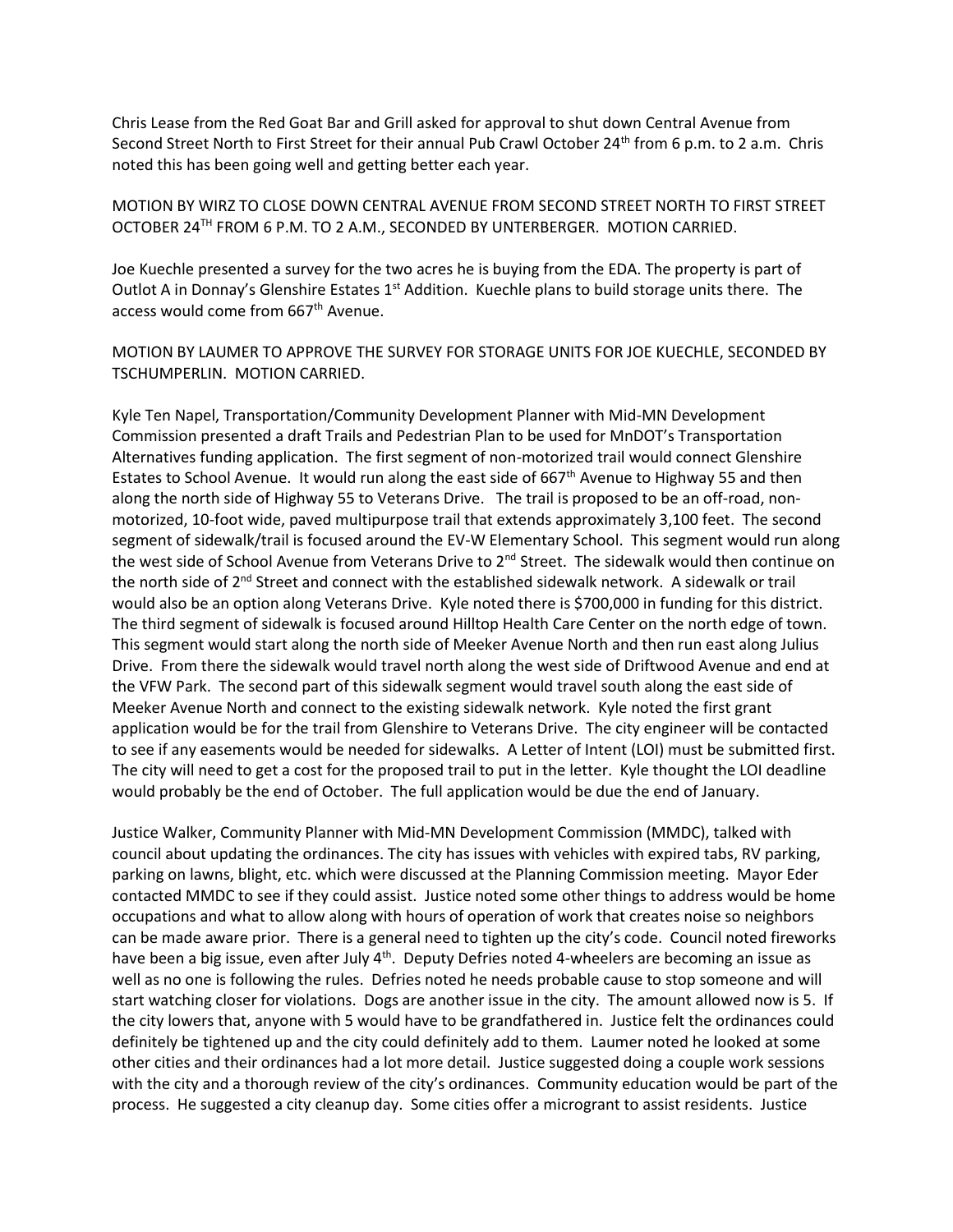recommended the city be very explicit in the ordinances. Community education would be done to let people know of changes. He noted it's better to work with the residents to get things accomplished. One session could be a site-visit session to drive around town and define blight. Justice noted there is no set timeline when a city should update its ordinances. It should be done more as things evolve and change. He suggested the city be visionary rather than reactionary. If the city wants to proceed, Justice would go through the codes to decide how many hours it would take. He estimated 30-40 hours total.

## MOTION BY LAUMER TO MOVE FORWARD WITH UPDATING ORDINANCES, SECONDED BY TSCHUMPERLIN. MOTION CARRIED.

Sheriff's report - Council discussed the ordinances with Defries and what kind of enforcement the city can do. Wirz felt getting more detail in the ordinances would make it easier to make a case. A code enforcement officer was discussed. Kramer will check with Eden Valley to see how this works for them.

Meeker County will be receiving CARES Act Elections Funding and working with cities and townships that have incurred extra costs for poll worker safety. Allowable costs include plexiglass barriers, sanitation and disinfection supplies and other election related and pandemic related supplies. The city has been allocated \$588.45 and as of now has about \$288 in expenses with the barriers and sanitation supplies. The city can certify the expenses and be paid for that amount with the balance staying with the county for more election equipment (option #1) or choose to be paid the full amount and return what doesn't get spent to the county which they will in turn refund to the State (option #2).

MOTION BY LAUMER TO ADOPT RESOLUTION #2020-18, RESOLUTION APPROVING AGREEMENT OPTION #1, SECONDED BY UNTERBERGER. MOTION CARRIED.

Council discussed the CARES Act funding tabled last month. The city has been allocated \$72,025. Eder and Kramer attended a meeting in Litchfield with Meeker County officials. If the city certifies and cannot spend all the funds, Meeker County Hospital and EDA would have use for the unspent funds. The hospital is looking to add a video M.D. service. They would also like to build a garage with a drivethru for testing and vaccinations. The EDA will be offering grants to assist businesses and non-profits who were shut down or severely impacted by COVID-19. This would be a grant program, not a loan program. It would be need-based. A committee would be set up to review the applications. Kramer noted some things the city could purchase with the funds would be hand sanitizer dispensers for all buildings and possibly touchless paper towel dispensers and soap dispensers. Kramer suggested a laptop for the clerk that would be set up to work remotely should the need arise. More barriers could also be purchased for City Hall and the pool building concession area.

## MOTION BY WIRZ TO CERTIFY FOR CORONAVIRUS RELIEF FUNDS, SECONDED BY UNTERBERGER. MOTION CARRIED.

Last month council approved to resume shutting off delinquent water accounts. The League of MN Cities has recommended avoiding residential water and sewer shut-offs. The Governor's emergency executive order prohibiting evictions could be applied to shut-offs of essential services.

MOTION BY LAUMER TO FOLLOW LEAGUE OF MN CITIES RECOMMENDATIONS REGARDING SHUT-OFFS, SECONDED BY TSCHUMPERLIN. MOTION CARRIED.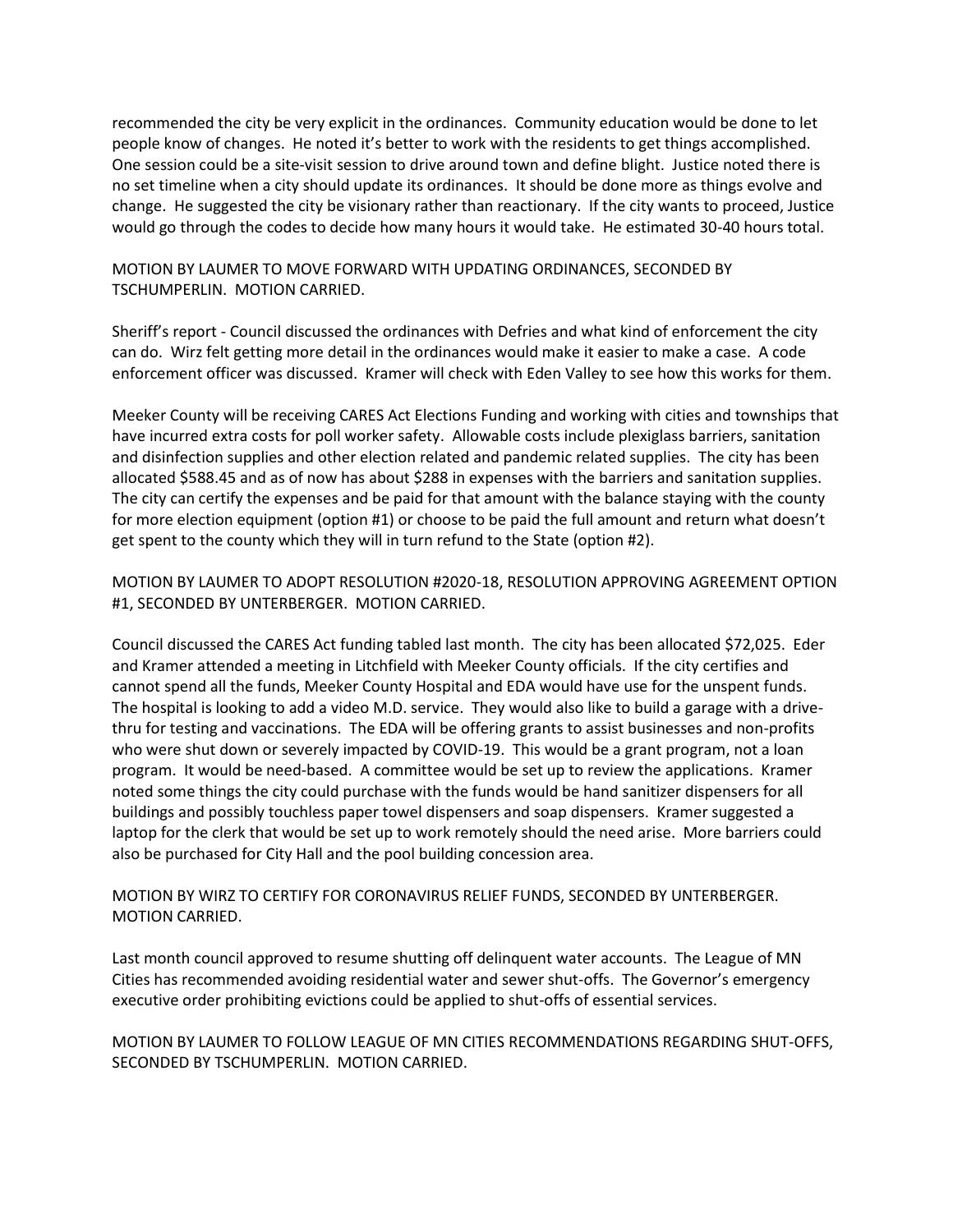MOTION BY UNTERBERGER TO ADOPT RESOLUTION #2020-17, RESOLUTION CLOSING OUT G.O. REFUNDING BONDS OF 2013A, SECONDED BY WIRZ. MOTION CARRIED.

MOTION BY UNTERBERGER TO CONTINUE CONTRIBUTING \$350 TO SOUTHWEST INITIATIVE FOUNDATION, SECONDED BY TSCHUMPERLIN. MOTION CARRIED.

Planning Commission update – There was an issue between two parties with a building over the property line. They have come to an agreement now and some footage will be sold to the party that owns the building. Council didn't feel a survey was needed. There was also a question about what is considered an alley vs. road. The definitions from the Zoning Ordinance are: *Section 2.03. ALLEY. Any dedicated public way providing a secondary means of ingress and/or egress to land or structure thereon. Section 22.59. STREET. Any thoroughfare or way other than a public alley dedicated to the use of the public and open to public travel, whether designed as a road, avenue, highway, boulevard, drive, lane, circle, place, court or other similar designation, or a private street open to restricted travel and at least forty (40) feet in width.* Council agreed the two in question would be alleys as they are only 16' wide and are not a secondary means of ingress and/or egress.

EDA update – A closing is scheduled for August  $17<sup>th</sup>$  for the parcel on east Highway 55.

Council discussed a complaint on a lot of cars parked at  $340\,4^{\text{th}}$  Street North making it difficult for traffic to get through and another complaint about vehicles being parked on lawns. Defries will check on the vehicles parked on the street and see what can be done. The issues will be addressed during the code update. Unterberger also mentioned that the dog at 340 4<sup>th</sup> Street North is aggressive and knocked her down while walking.

Council called for a special meeting on September 15<sup>th</sup> at 7 p.m. to review and certify the proposed budget and levy. The preliminary levy must be certified by September 30<sup>th</sup>.

The law enforcement contract is due to renew for 2021 and 2022. The per hour rate for 2020 is \$47.50. Proposed per hour rate for 2021 is \$48.50 and \$49.50 for 2022. Discussion was held on increasing patrol in the city on weekends to help curb some of the issues going on. Laumer will contact Sheriff Cruze about this.

MOTION BY UNTERBERGER TO APPROVE THE 2021-2022 LAW ENFORCEMENT CONTRACT WITH MEEKER COUNTY, SECONDED BY WIRZ. MOTION CARRIED.

Meeker in Motion will be starting another program in September. Anyone interested in applying or knows of someone who may be interested should contact City Hall.

## MOTION BY WIRZ TO APPROVE THE UPDATED COVID-19 PREPAREDNESS PLAN, SECONDED BY TSCHUMPERLIN. MOTION CARRIED.

Kramer Electric submitted estimates to change to LED bulbs at the Fire Hall and City Hall building. Xcel Energy has a bonus rebate on LED bulbs going on now. The total quote for both buildings is \$6,604.64. This includes materials and labor to replace ballasts and install bulbs. Total rebate would be \$1,572.00. The city would see approximately \$628 in savings annually as well. Geislinger noted lights in the back garage would be updated to OSHA approved lights as well with this update.